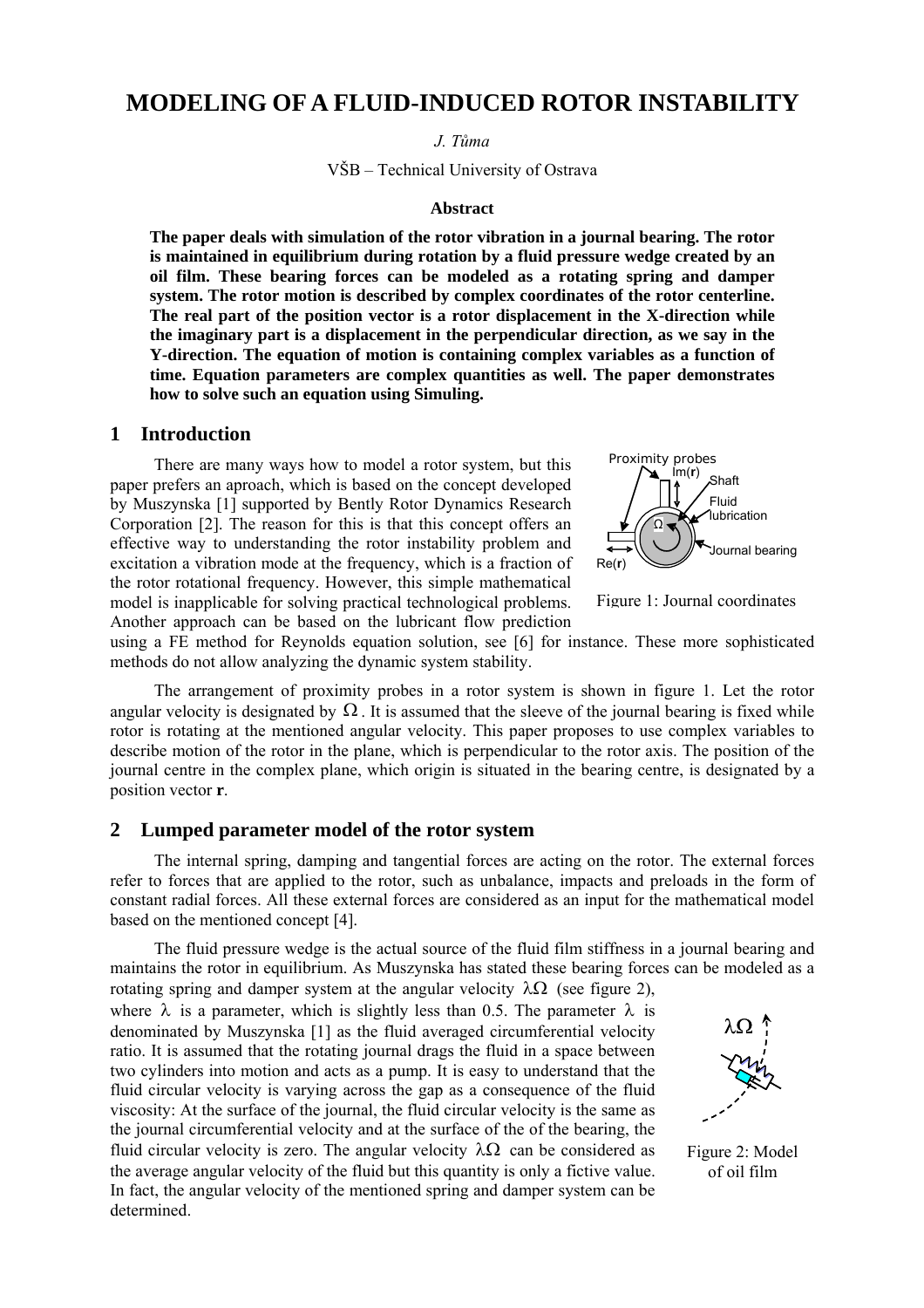The validity of Muszynska's assumption can be verified by an experiment. It is known that an oscillation starts when the rotor RPM crosses up some value and stops when RPM crosses down the other one. Some very sophisticated experiment shows that when the rotor system is excited by a nonsynchronous perturbation force with respect to the rotor rotational speed the resonance appears at the frequency, which is approximately equal to  $\lambda \Omega$ . The simulation is prepared to prove the same properties of the mathematical model, which is based on Muszynska's teorie.

Fluid forces acting on the rotor in coordinates rotating at the same angular frequency as the spring and damper system are given by the formula

$$
\mathbf{F}_{rot} = K \mathbf{r}_{rot} + D \dot{\mathbf{r}}_{rot} \tag{1}
$$

where the parameters,  $K$  and  $D$ , are specifying proportionality of stiffness and damping to the journal centre displacement vector  $\mathbf{r}_{rot}$  and velocity vector  $\dot{\mathbf{r}}_{rot}$ ,

respectively. The spring force acts opposite to the displacement vector. Assuming constant values of *K* and *D* (isotropic rotor system) and independence of these parameters on the journal eccentricity, the system is considered to be linear.

To model the rotor system, the fluid forces have to be expressed in the stationary coordinate system, in which the journal centre displacement and velocity vectors are designated by  $\mathbf{r}$  and  $\dot{\mathbf{r}}$ . respectively. Conversion of the complex rotating vector  $\mathbf{r}_{\text{rot}}$  to the



Figure 3: Transform to stationary coordinates

stationary coordinate system can be done by multiplication of this vector by  $exp(j\lambda \Omega t)$ , which is the same as multiplying the vector in the stationary coordinates by  $exp(-i\lambda \Omega t)$ , see figure 3. The relationship between the mentioned vectors in rotating and stationary coordinates are given by the formulas

$$
\mathbf{r}_{rot} = \mathbf{r} \exp(-j\lambda \Omega t) \n\dot{\mathbf{r}}_{rot} = (\dot{\mathbf{r}} - j\lambda \Omega \mathbf{r}) \exp(-j\lambda \Omega t)
$$
\n(2)

Substitution into the fluid force equation results in the following formula

$$
\mathbf{F}_{rot} = K \mathbf{r}_{rot} + D \dot{\mathbf{r}}_{rot} ,
$$
 (3)

where the complex term *jD* $\lambda \Omega$  **r** has the meaning of the force acting in the perpendicular direction to the vector **r** and this force is called tangential. As the rotor angular velocity increases, this force can become very strong and can cause instability of the rotor behavior.

As it was mentioned the rotor is under influence of the perturbation external forces, for instance produced by unbalance mass or simply by gravity. This external perturbation force is assumed to be rotating at the angular velocity ω, which is considered to be completely independent on the rotor angular velocity  $\Omega$  to obtain general solution [1,2]. The rotor is perturbed by the non-synchronous force with respect to the rotor angular frequency. The unbalance force, which is produced by unbalance mass *m* mounted at a radius  $r<sub>u</sub>$  and rotating at the angular velocity  $\omega$ , acts in the radial direction and has a phase  $\delta$  at time  $t = 0$ 

$$
\mathbf{F}_{Perturbation} = mr_u \omega^2 \exp(j(\omega t + \delta)), \tag{4}
$$

The equation of motion for a rigid rotor rotating at the steady-state rotation speed and operating in a small, localized region in the journal bearing is as follows

$$
M\ddot{\mathbf{r}} = -K\mathbf{r} - D\dot{\mathbf{r}} + jD\lambda\Omega\mathbf{r} + mr_u\omega^2 \exp(j(\omega t + \delta)),
$$
\n(5)

where  $M$  is the total rotor mass. After rearranging the ordinary linear differential equation (5), the equation of motion with constant coefficients is obtained

$$
M\ddot{\mathbf{r}} + D\dot{\mathbf{r}} + (K - jD\lambda\Omega)\mathbf{r} = mr_u\omega^2 \exp(j(\omega t + \delta)),
$$
\n(6)

The position vector **r** describes a motion in the plane, which is perpendicular to the rotor axis. The trajectory of the rotor centerline is called an orbit.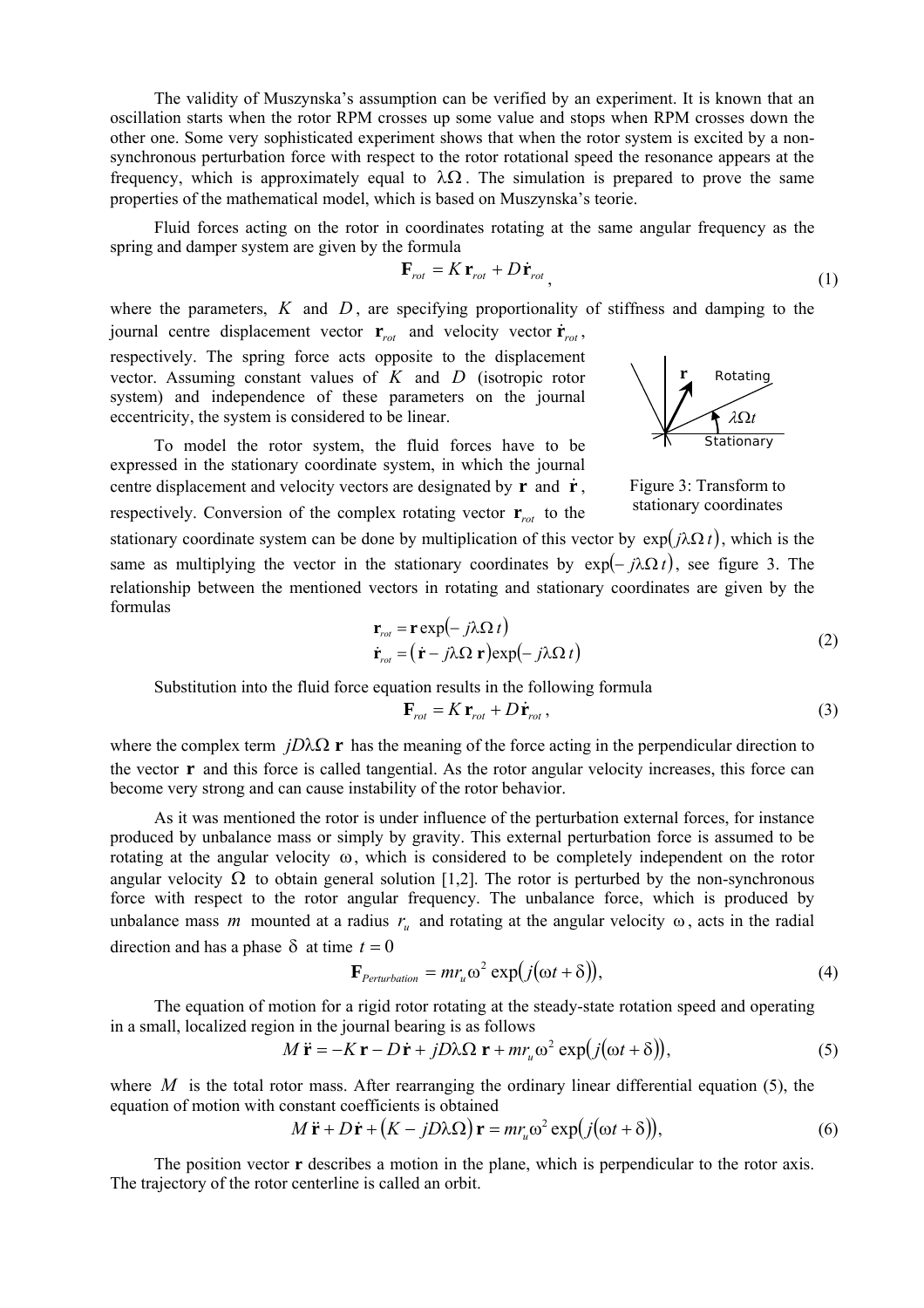#### **3 Equation of motion as a servomechanism**

The rotor/fluid wedge bearing/system can be demonstrated as a servomechanism working in the closed loop, which is shown in figure 4. The direct and quadrature dynamic stiffness is introduced according to the acting force direction.

$$
K_{Direct}(j\omega) = K + j\omega D - M\omega^2
$$
  
\n
$$
K_{Quadrature}(j\omega) = -j\lambda \Omega D
$$
 (7)

The individual transfer function  $1/K_{Direct}(j\omega)$  (direct dynamic compliance) is stable. The feedback path in the closed-loop system acts as a positive feedback and introduces instability for the closed-loop system. The gain of the positive feedback depends on the angular velocity  $\Omega$ . The closedloop system is stable for the low rotor rotational speed. There is a margin for the stable behavior. If the gain of the positive feedback crosses over a limit value then the closed-loop becomes unstable. The properties of the unstable behavior can be analyzed using the servomechanism in Figure 4.

The stability of the closed-loop dynamic system is depending on the open-loop frequency transfer function for  $s = j\omega$ 

$$
G_0(j\omega) = \frac{K_{\text{Quadrature}}(j\omega)}{K_{\text{Direct}}(j\omega)} = \frac{-\lambda \Omega D}{\omega D - j(K - M\omega^2)},
$$
\n(8)

As it is known the closed-loop dynamic system is stable according to the Nyquist stability criterion if, and only if, the locus of the  $G_0(j\omega)$  function in the complex plane does not enclose the  $(-1,0)$  point as  $\omega$  is varied from zero to infinity [7]. Enclosing the  $(-1,0)$  point is interpreted as passing to the left of the mentioned point. When the steady-state vibration occurs, the stability margin is achieved. The locus of the  $G_0(j\omega)$  function, describing the steady-state vibration, meets the (-1,0) point, therefore

$$
G_0(j\omega_{\text{Crit}}) = -1.
$$
\n(9)

An angular frequency, at which a system can oscillate without damping, is designated by  $\omega_{\text{corr}}$ . Substitution (9) into (8) results in formulas for the oscillating frequency

$$
\omega_{\text{Crit}}^2 = K/M \quad \text{and} \quad \omega_{\text{Crit}} = \lambda \Omega \,. \tag{10}
$$

It can be concluded that the frequency of the rotor subharmonic oscillation is the same as the fluid average angular velocity. The measurement shows that the value of the parameter  $\lambda$  is equal to

0.475. This result confirms the introductory assumption about the fluid forces acting on the rotor. The stability margin corresponds to the mechanical resonances of the rigid rotor mass supported by the oil spring. It can be noted that the frequency  $\omega_{\text{Crit}}$  is not equal to the rotor critical speed when the vibration is excited by the rotor unbalance.

If the system were linear, then the unstable rotor vibration would spiral out to infinity when the rotor angular frequency crosses the so-called Bently-Muszynska threshold



Figure 4: Shaft/fluid wedge bearing/system as a servomechanism

$$
\Omega_{\text{Crit}} = 2\pi f_{\text{Crit}} = \frac{\sqrt{K/M}}{\lambda}.
$$
\n(11)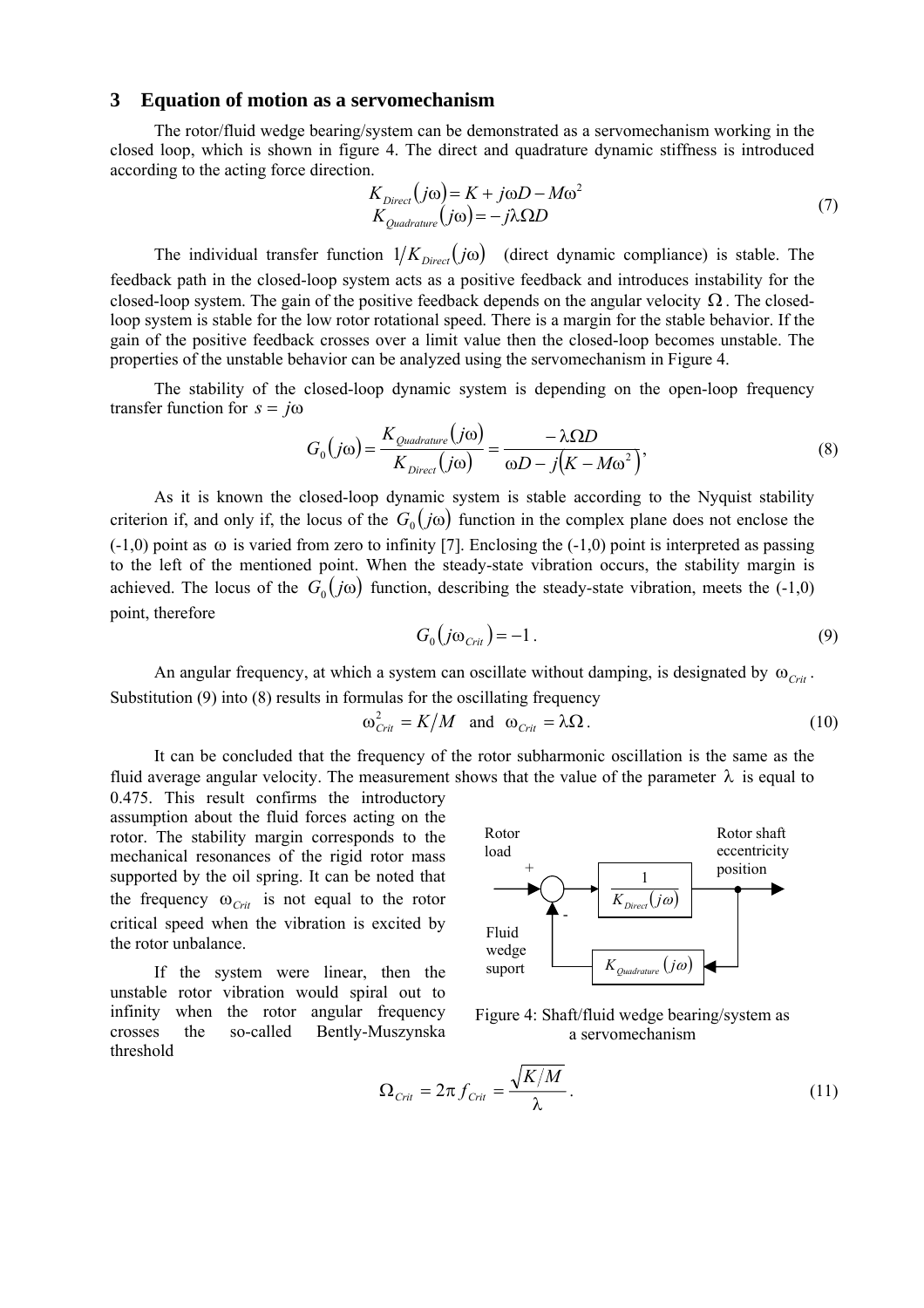### **4 Simulink model of the rotor system**

The equation of motion (6) contains as an unknown function of time a complex vector  $\mathbf{r}(t)$  and the equation parameters are complex quantities as well. The complex function can be replaced by the real and imaginary functions and solved as many similar models. In this paper it is preferred an approach based on the Simuling feature

allowing to connect blocks by a complex signals. Except of the integration function, all the blocks employed in the Simuling model for the motion equation (6) can work with the complex parameters and functions. The integration subsystem is shown in figure 5. The complex signal is decomposed into the real and imaginary parts for individual integration operation and then they are combined to the complex signal again.



Figure 5: Integration subsystem

The Simulink block diagram for the motion equation is shown in figure 6. The system is excited by an unbalance force rotating at the same angular velocity  $\Omega$  (OMEGA) as the rotor and by the nonsynchronous perturbation force rotating by the angular velocity  $\omega$  (omega), which amplitude is proportional to the square of the angular velocity.



Figure 6: Model of a journal motion in a plane perpendicular to the rotor axis



Figure 7: Simulation outputs in the form of time history plots and XY plots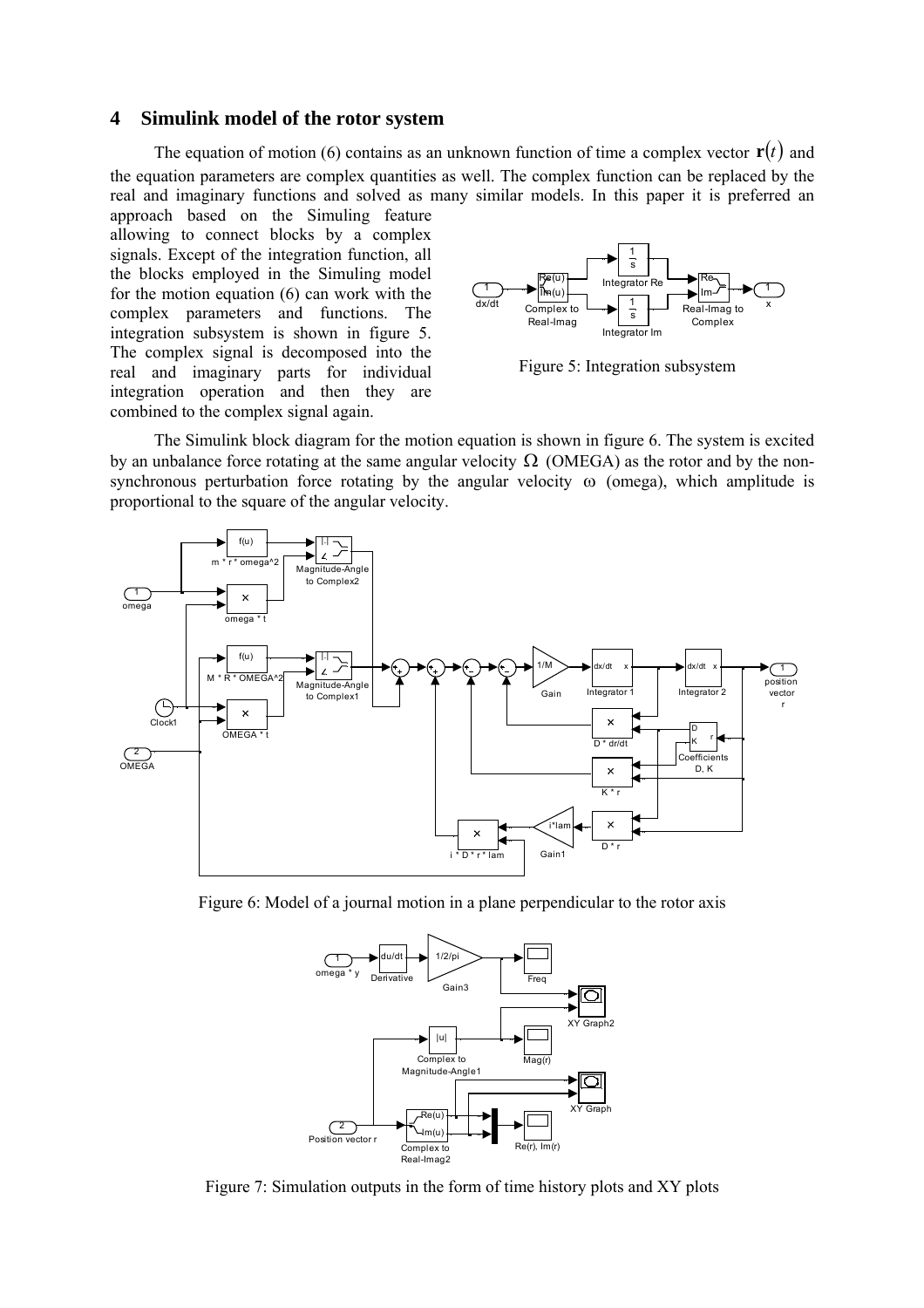The instantaneous perturbation force frequency is evaluated as the first derivative of the phase, which is a product of the angular velocity and time divided by  $2\pi$ . Simulations outputs are presented in the form of time history plots and XY plots as it is shown in figure 7.

The parameters *K* and *D*, specifying oil film stiffness and damping, are a function of the position vector. The values of these parameters are determined by the oil film thickness. It was proved that the closer position of the journal to the bearing wall and simultaneously the thinner oil film, the greater value of both these parameters. It is assumed that it is possible to approximate both these functions by formulas

$$
K = K_0 / (1 - (\mathbf{r} \mid / e)^n)
$$
  
\n
$$
D = D_0 / (1 - (\mathbf{r} \mid / e)^n)
$$
\n(12)

where *e* is a journal bearing clearance. The dependence of the values of the mentioned parameters on the magnitude of the position vector is shown in figure 8.



Figure 8: Stiffness and damping parameter value versus journal position

#### **5 Simulation study of the model behavior**

The parameters of the tested rotor system are setup to the values as it follows

 $M = 0.5$ ; % [kg] rotor mass  $lam = 0.475$ ; % [-] fluid averaged circumferential velocity ratio (lambda)  $K = 20000$ ; % [N/m] oil film stiffness  $D = 2000$ ; % [Ns/m] oil film damping coefficient  $a = 0.0001$ ; % [m] clearance in the journal bearing

The first simulation test is focused to the resonance behavior of the rotor system with journal bearing. The angular velocity of the rotating force is generated by the Ramp block, whose output is a constantly increasing signal. The steady-state rotation is fixed at the 2400 RPM (40 Hz). The run-up of rotor does not start as a sudden step of RPM to the final value but as a soft start from the stopped rotor position and tracking an exponential function of time with the time constant equaled to 0.5 s. The instantaneous rotational frequency of the perturbation force is evaluated using the first derivative of the rotor rotation angle with respect to time

$$
f_{INT} = \frac{1}{2\pi} \frac{d(\omega_{RB} t)}{dt}.
$$
 (13)

As the Ramp block is generating the signal  $\omega_{RB} = 2\pi A t$ , where *A* is a constant, the instantaneous rotational frequency is not equal to *At* , but it is greater twice as *At*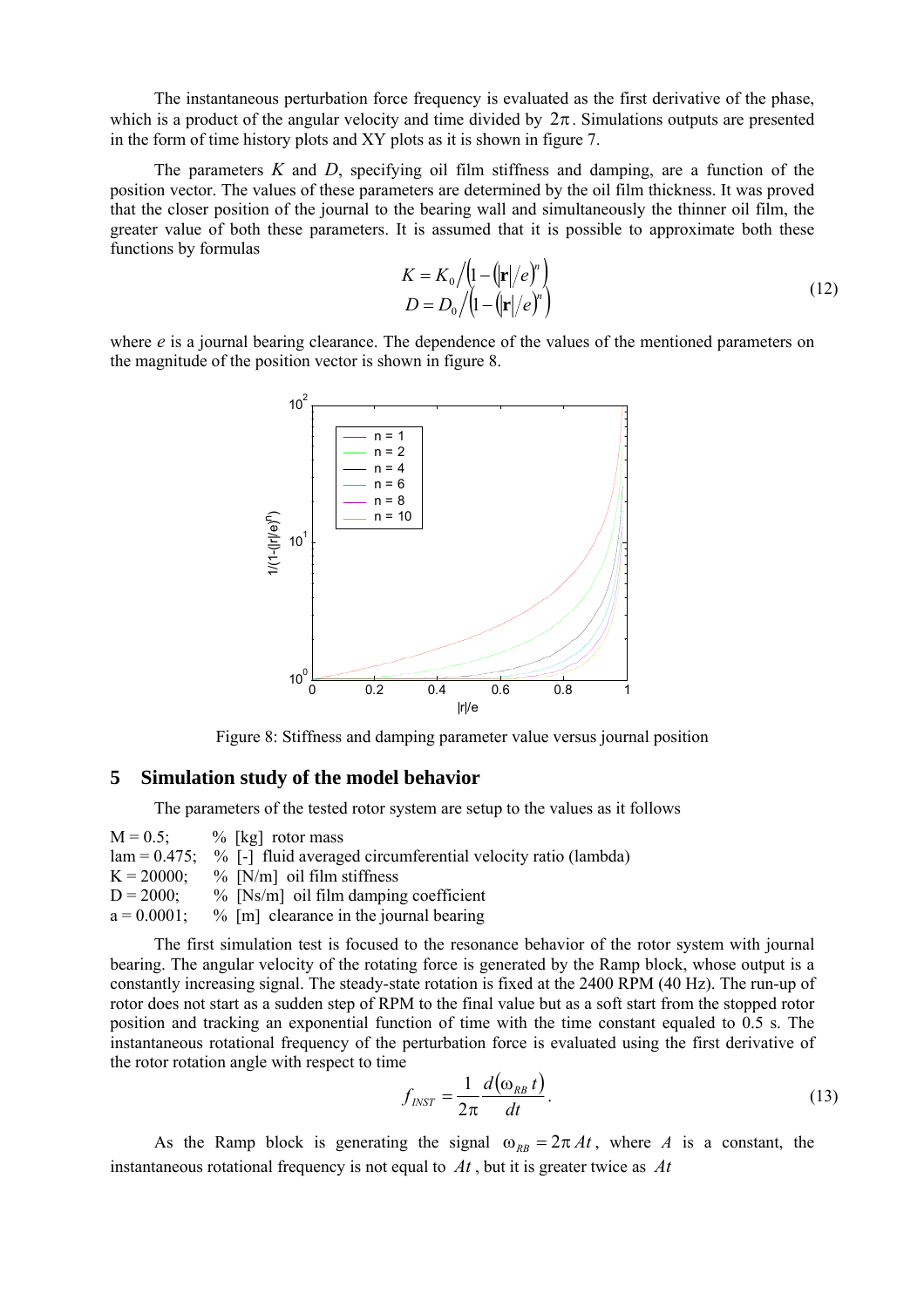$$
f_{NST} = \frac{1}{2\pi} \omega_{NST} = \frac{1}{2\pi} \frac{d(2\pi At^2)}{dt} = 2At
$$
 (14)

The experiment, demonstrating the rotor resonance, is based on using an auxiliary unbalanced disc, which is rotating at the angular frequency ω. The excitation frequency ω is independent on the steady-state rotor angular frequency Ω . The perturbation force is given by unbalance mass *m* mounted at a radius  $r_u$ . To test the rotor resonance using simulation the value of the product  $mr_u$  is set to 0.0003 [kgm]. The power of the relative eccentricity in the formulas (12) is chosen 8 to extend the linearity range.

The time history of the real and imaginary parts of the position vector, determining the coordinates of the journal centerline, is shown in figure 9. The magnitude of the journal centerline position vector versus the relative frequency of journal rotation is shown in figure 10. The magnitude reaches the maximum when the frequency of the perturbation force meets approximately half the journal rotational frequency. The behavior of the mathematical model is the same as the true rotor system during experiments.



Figure 10: The journal centerline coordinates versus the dimensionless perturbation force rotational frequency related to the rotor rotational frequency

The second simulation test is focused to the rotor instability behavior due to the fluid induced excitation. This phenomenon is known as an oil whirl. As it is stated above, the unstable vibration starts when the rotational speed reaches the certain critical limit value, which is given by the formula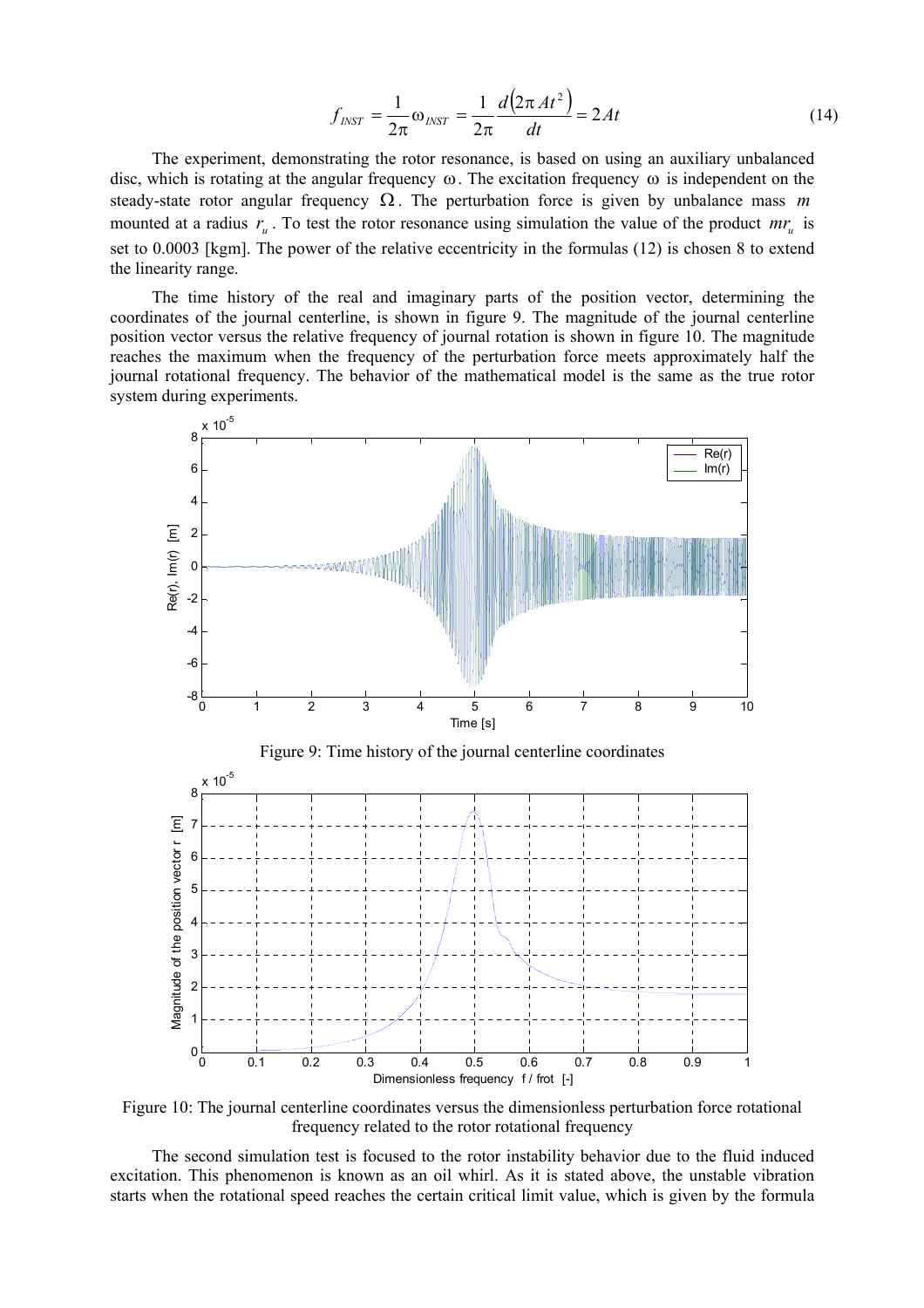(11). For the parameter values, which are given at the beginning of the chapter, the critical value of rotational frequency  $f_{\text{Crit}}$  is equal to 67 Hz. For the product  $mr_u$  equaled to 0.00005 [kgm] the onset of extensive vibrations is appearing at the rotational frequency 103 Hz as it is shown in figure 11. The simulation tests show that the value of  $mr_{u}$  affects the moment when the instability is started up. The minimal value of the rotational frequency was detected at 95 Hz.



Figure 11: Time history of the rotational frequency and journal centerline coordinates up to the moment when fluid induced vibration starts up

The experiments show that when the rotor is in unstable state (vibration are limited only by the bearing wall), the frequency of vibration is slightly less than half the rotor rotational frequency  $\Omega$ . The analysis of the stability margin results in the formula (11), which enables to evaluate the frequency of the steady-state vibration as a fraction λΩ of the rotational frequency Ω . The ZOOMs of the position vector real and imaginary parts just before and after the vibration onset, which are shortened into the time interval of 0.1 s, are shown in figure 12. Comparison of the number of waves in the time intervals of the same length shows that the frequency of vibration drops to half the frequency before the vibration onset. It can be concluded that the behavior of the simulation model and the true rotor system is the same [8, 9].



Figure 12: ZOOM of the journal centerline coordinate time history just before and after the vibration onset

All the simulations are performed using the variable integration step and the ODE45 integration method setting.